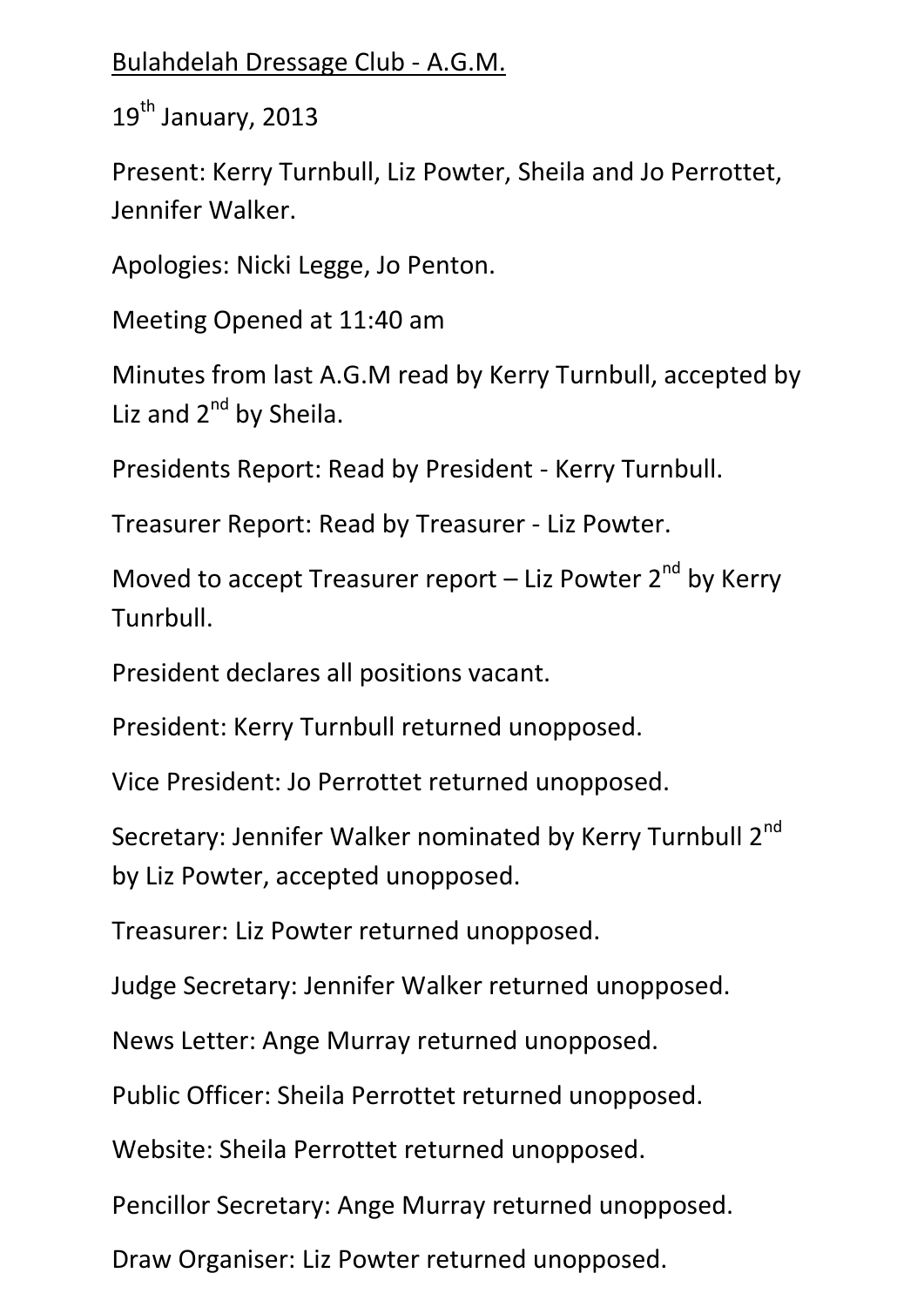Canteen Manager: Leo Turnbull returned unopposed.

Gear Check Steward: Sheila Perrottet returned unopposed.

General Committee: Sheila Perrottet, Jo Perrottet, Ange Murray, Leo Turnbull and Jenifer Walker.

General Business:

Many thanks from Kerry to all members accepting positions.

Club Fees: Due to constraints of "nominate" our fees need to be changed to \$25 annual fee. All in favour.

Entry Fees: To remain the same. All in favour.

Liz to fulfil Fair Trading Requirements and pay cost of \$51.

A.G.M. Closed at 12:20pm

General Monthly Meeting: 19<sup>th</sup> January 2013

Opened at 12:30 pm

Present: Kerry, Liz, Sheila, Jo,Jennifer.

Apologies: Nill

Minutes from last meeting are on the  $7<sup>th</sup>$  August 2012 Unavailable because 2012 Secretary Ange Murray is not present.

Treasurer Report: Read by Treasurer - Liz Powter.

Moved to accept Treasurer report - Liz Powter 2<sup>nd</sup> by Kerry Turnbull.

Correspondence In: Certificate of Affiliation received from EA N.S.W

Nov – Dec Centerline.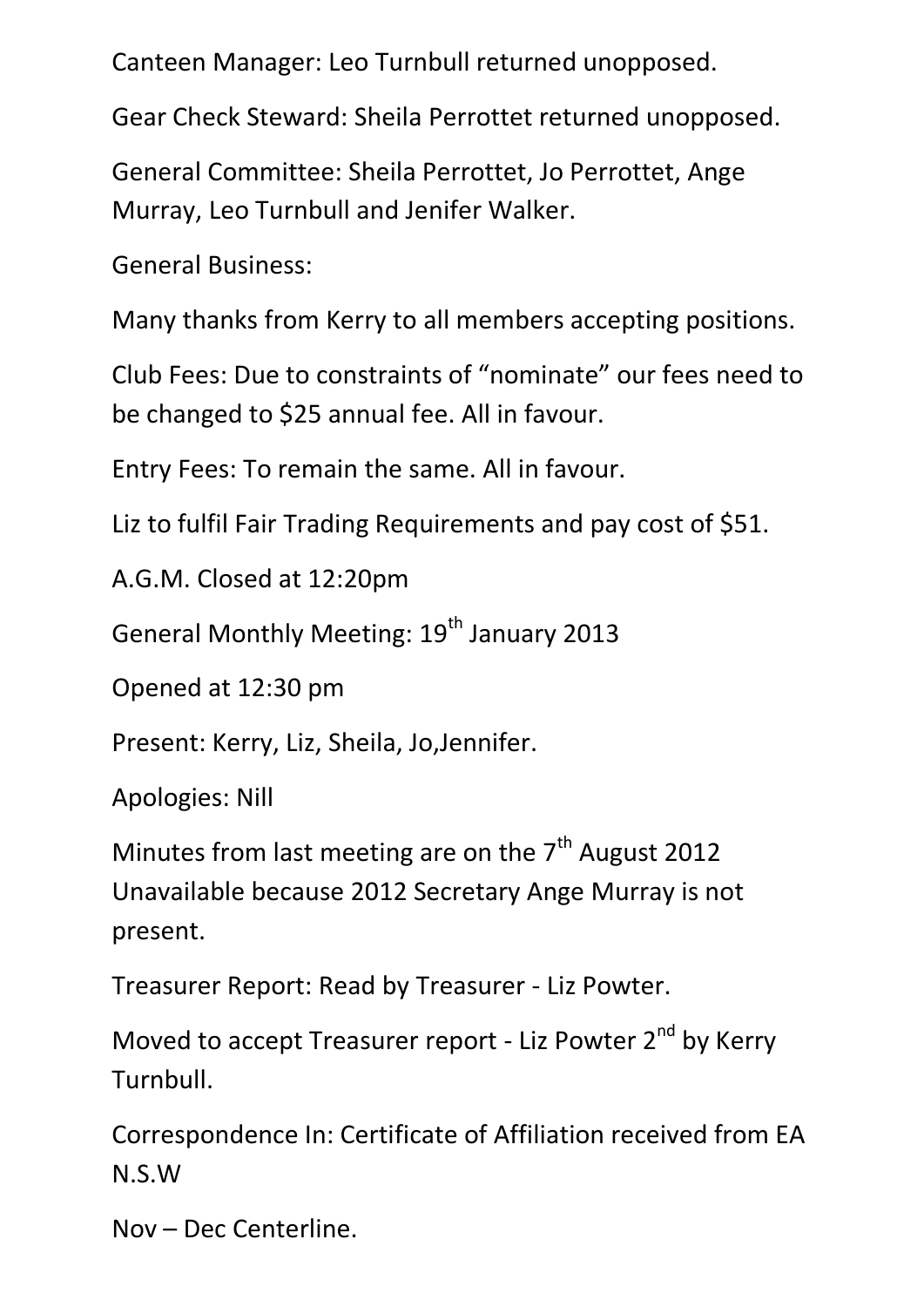Safe Equestrian Posters and Manuals from Gow Gates.

Certificate of Currency: From Gow Gates and Great Lakes Council as Counter Party.

Invoice from Myall River Grain and Produce for Tractor Canopy.

Email from National Parks concerning usage, meeting regarding such 2<sup>nd</sup> Febuary 2013. Sheila has plans to attend meeting.

Correspondence Out: News Letter.

General Business:

Kerry purchased Weather Station for Club to abide hot weather recommendations at a cost of \$79:95. Club to reimburse Kerry, All in favour.

Cheque for Liz for stationary, pavers under container and Ink for printer \$122:38. Move to pay Liz by Kerry  $2^{nd}$  by Jo.

Sheila's expenses for canteen and printing at a cost of \$95:26. Move to pay Sheila by Kerry 2<sup>nd</sup> by Jo.

First Aid: Kerry to organise updates for committee.

All members of new rule of helmets - riding horses under 7 years must wear helmets.

Donation to Helen Zimic for delegate's expenses of \$200. All members in favour.

Liz moved to have only 2 official comps per year (One in Febuary and One in October) the remaining to be unofficial 2<sup>nd</sup> Kerry. This will help with levels of judges. October 2013 Comp will be "shadow judging comp". All members in favour.